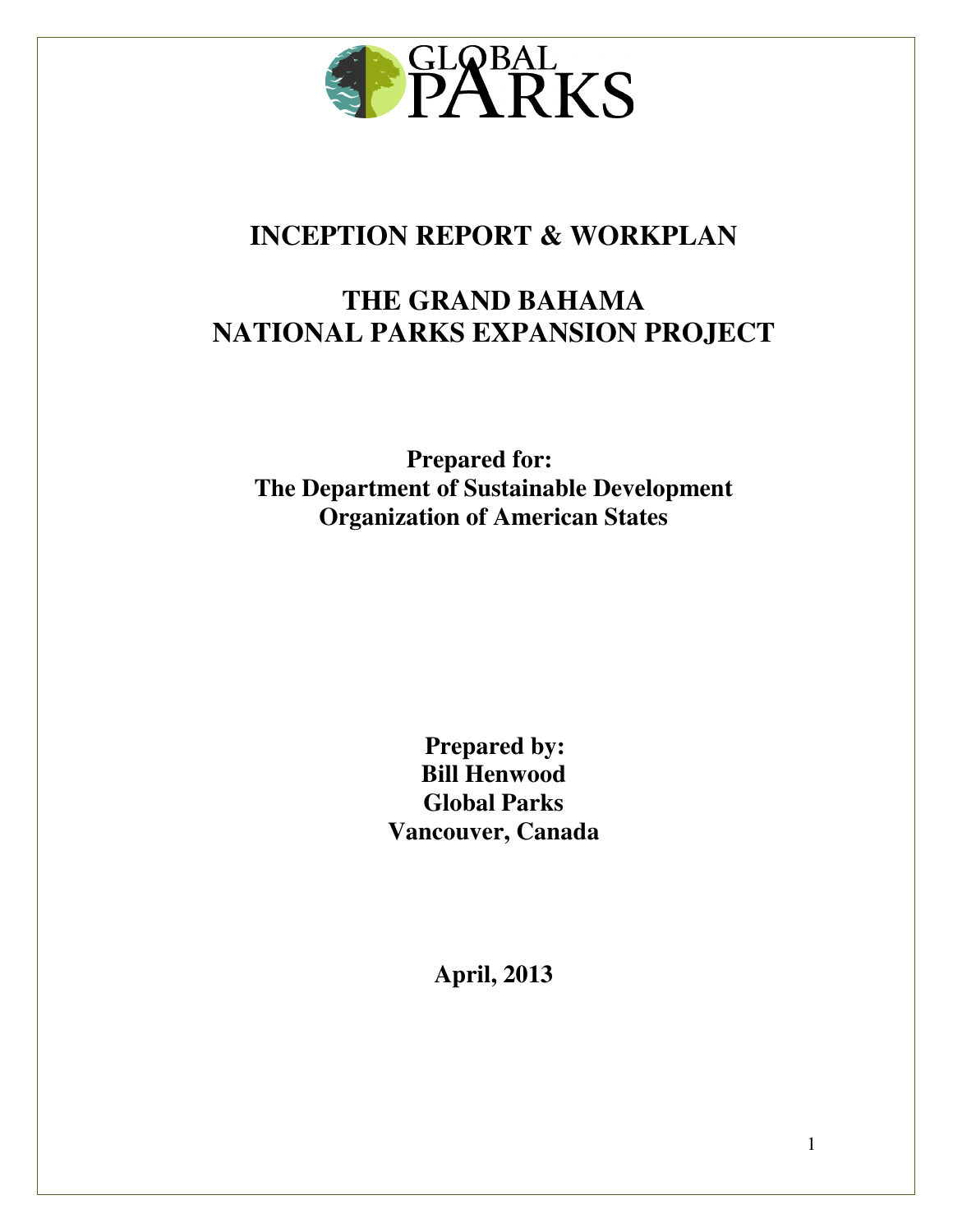April 18, 2013

Mr. Richard Huber Executive Secretariat for Integral Development Department of Sustainable Development Organization of American States 1889 F Street, NW Washington, DC

Dear Mr. Huber,

In keeping with the Terms of Reference for Global Parks for the Grand Bahama National Parks Expansion Project, please find enclosed the Inception Report that provides a workplan. This report reflects the results of the initial orientation meeting held with the Bahamas National Trust on April 9, 2013 in Nassau, Bahamas. In accordance with the Terms of Reference, I would request that, upon approval of this Inception Report, the initial tranch of funding be advanced to Global Parks to enable the project to proceed on schedule.

Global Parks appreciates the opportunity to participate in this project. I would welcome any comments that you might have so that I might incorporate them into our work plan.

Yours truly,

Total Kvenings

Todd Koenings Executive Director Global Parks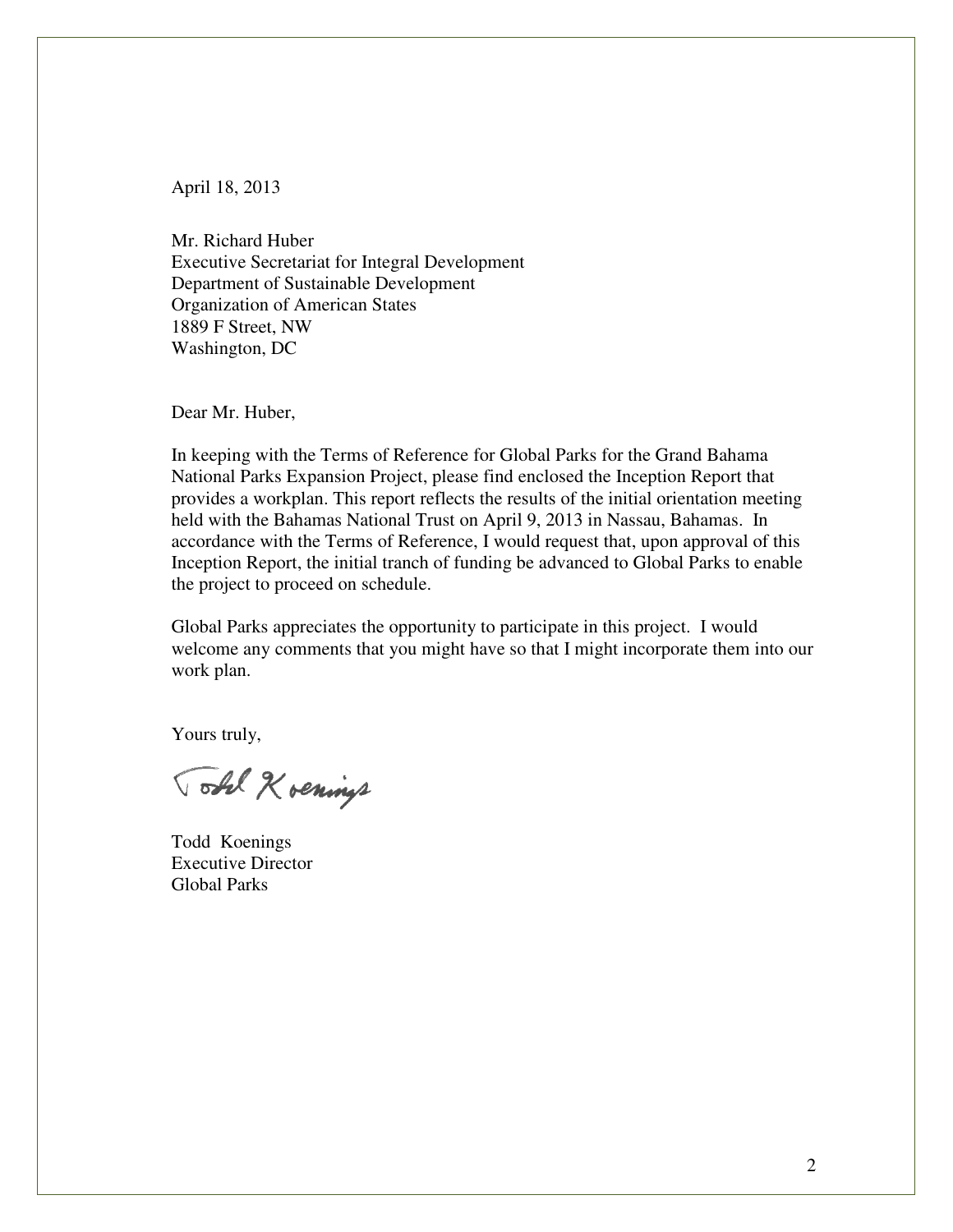# **TABLE OF CONTENTS**

APPENDIX I: Draft Table of Contents for Park Proposals

APPENDIX II: Project Terms of Reference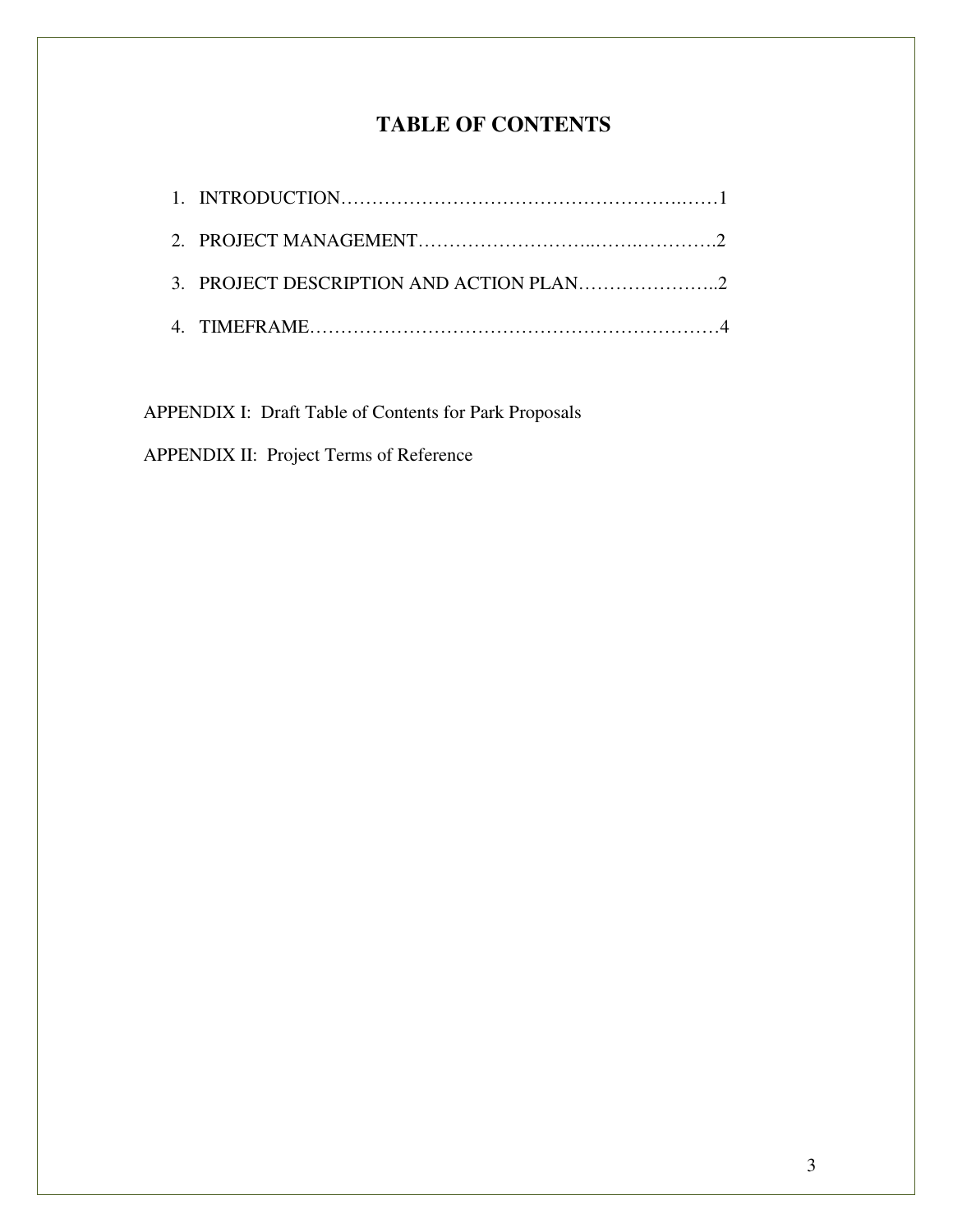# 1. INTRODUCTION

The Government of The Bahamas is an active participant in several national, regional and international programs toward meeting global standards in achieving the long term conservation and protection of its terrestrial and marine ecosystems. As a signatory to the UN Convention on Biological Diversity (CBD), it is committed to the establishment and effective management of a comprehensive and ecologically representative system of Protected Areas, as further articulated in the CBD's Programme of Work on Protected Areas (PoWPA) for the Bahamas. The Bahamas has shown leadership in the implementation of the PoWPA, both globally and in the Caribbean region, through the Bahamas 2020 Declaration and the promotion of the Caribbean Challenge, launched in 2008. In so doing, the Bahamas has confirmed its intent to meet and even exceed the CBD goals by setting aside at least 20% of its coastal marine waters as marine protected areas (MPAs) by 2020.

The Government of The Bahamas has also committed to other components of the Caribbean Challenge, including the development and implementation of ecosystem-based projects aimed at adapting to climate change and the development of sustainable finance mechanisms to fund protected areas. While not implicitly integral to this project, these factors will be given all due consideration in the development of recommendations for park expansion and establishment of new National Parks.

As the statutory body established by the Government of The Bahamas to establish and manage its system of national parks, the Bahamas National Trust (BNT) has entered into an agreement with Global Parks, supported by funding from the Organization of American States, to undertake the development of specific proposals for national park expansion and establishment on Grand Bahama Island (see APPENDIX II for detailed Terms of Reference). This project is comprised of two distinct components:

- Develop proposals for the expansion of two existing national parks, Lucayan National Park and Peterson Cay National Park; and
- Develop a proposal for establishing a new terrestrial and marine national park on the north shore of Grand Bahama Island.

# 2. PROJECT MANAGEMENT

Under the direction and guidance of BNT staff, including the Director of Parks and Parks Planner, Global Parks will provide a professional project team including a national park planner, a professional forester and a specialist in karst cave features and management to undertake the preparation of the park proposals. The lead role for project management will be retained by the BNT's planner throughout the project, who shall be responsible for providing the project team with all the information available with respect to the project sites. The Global Parks national park planner will assume overall responsibility for project completion, working in conjunction with the science specialists. BNT and Global Parks staff shall meet on an as-required basis to review information requirements, field visits, and project progress and process.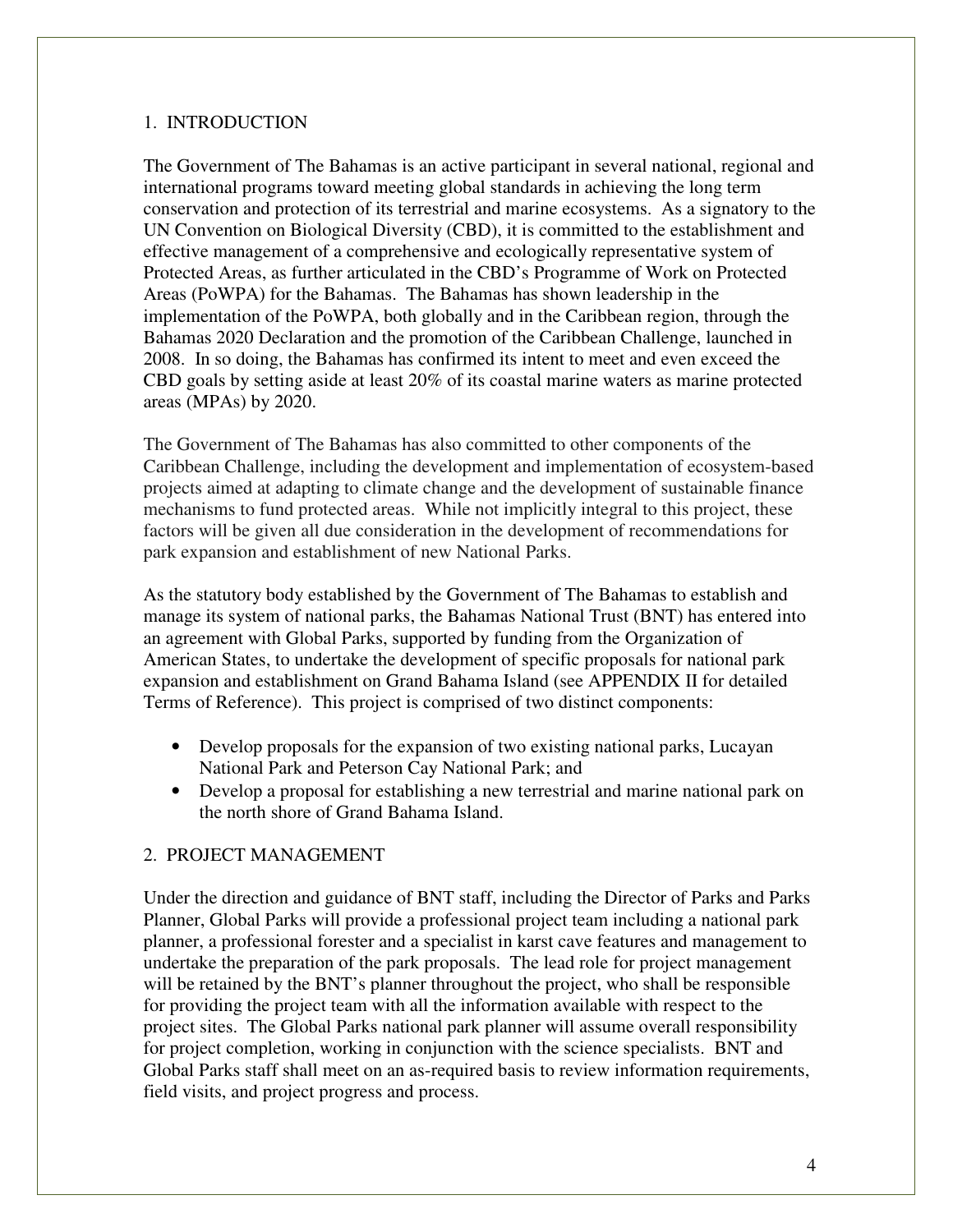Support from other BNT staff and resources, including GIS capability, field personnel and equipment such as vehicles, will be made available by the BNT on an as-needed basis. The BNT will provide accommodation for the Global Parks staff at the Rand Nature Centre in Freeport for a period of 4 to 6 weeks.

# 3. PROJECT DESCRIPTION AND ACTION PLAN

The development of the park proposals will encompass the full spectrum of goals and objectives setting, information collection and analysis, the development of park establishment and expansion scenarios (with options) and conclusive recommendations for BNT's consideration. The BNT has already undertaken an Ecological Gap Assessment including an overview of the protection status of major habitats and key species, as well as a series of assessments regarding management effectiveness, capacity and sustainable finance. For the upcoming project, the BNT is will address the socioeconomic needs of the park proposal process, while Global Parks staff will focus on providing the biological context for the proposed park areas.

The Ecological Gap Assessment provides the foundation for addressing the biological context, having already identified the conservation goals of greater importance to the national economy of The Bahamas. These include groundwater, beaches, mangroves, spawning aggregations and coral reefs. The assessment observes that the existing national parks offer no protection for coral reefs and seagrass systems with poor representation of mangroves, tidal creeks, beaches and rocky shores. To address these deficiencies and provide for a more ecologically representative National Protected Area system, the BNT has recommended the following:

- Lucayan National Park be expanded to incorporate the remaining karst system to the north, the extent of the tidal estuary to the east and a portion of the offshore reef system to the south;
- Peterson Cay National Park be expanded to include seagrass meadows and reef formations;
- A new national park in the Northshore/Gap area, will protect prime bonefish habitats, tidal creeks, mangrove forests and seagrass meadows; and
- In conjunction with the Northshore proposal, a system of four blue holes at Sweetings Cay is proposed for protection.

The individual tasks and deliverables necessary to develop these proposals are outlined in the table below and a draft Table of Contents for the final report (or reports) is attached as APPENDIX I.

| Task and Deliverable                 | Timeline         |
|--------------------------------------|------------------|
| Complete orientation meetings and    | Week 1           |
| description of planning context      |                  |
| Complete field reconnaissance of all | Within weeks 1-2 |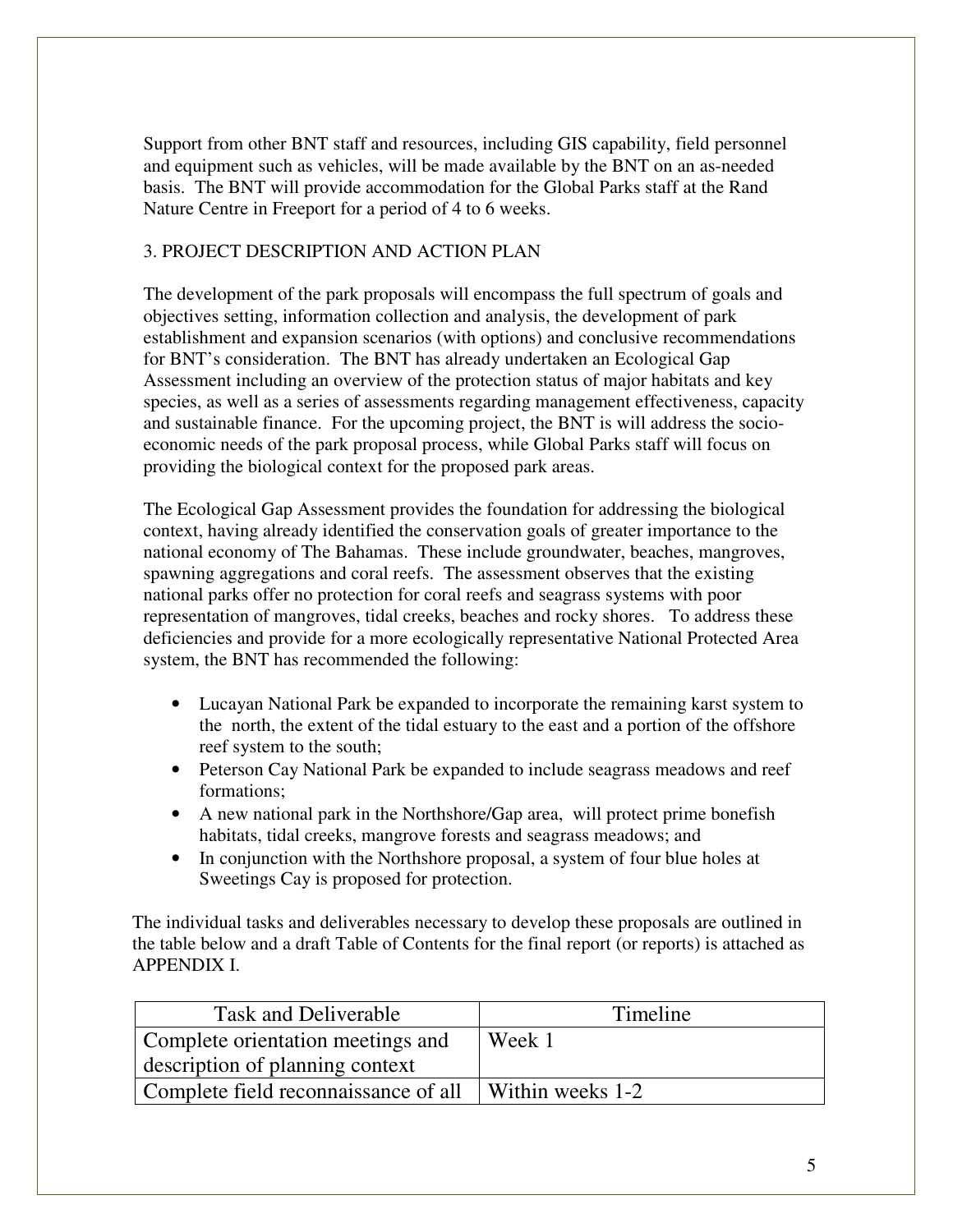| sites                                 |                                   |
|---------------------------------------|-----------------------------------|
| Complete meetings with necessary      | Within weeks 1-2                  |
| $3rd$ parties                         |                                   |
| Prepare a vision, goals and           | Week 2                            |
| objectives for park establishment and |                                   |
| expansion                             |                                   |
| Complete review of available          | Within 2 weeks of project start   |
| information                           |                                   |
| Conduct resource inventories and      | Within 2-3 weeks of project start |
| gather tourism and fisheries related  |                                   |
| data                                  |                                   |
| Complete information analysis and     | Week 3                            |
| issues analysis                       |                                   |
| Develop establishment and             | Week 4                            |
| expansion scenarios with              |                                   |
| recommendations for boundaries        |                                   |
| Submit and present draft report       | Week 4                            |

Formal consultation on the draft park proposals with the public and stakeholders and detailed discussions or negotiations with adjacent or otherwise affected property owners will be undertaken by BNT

In addition, these proposals will be highlighted as part of the overall objective of meeting the The Bahamas' Caribbean Challenge by portraying these proposals as part of an overall system of existing and proposed marine and terrestrial protected areas.

# 4. TIMEFRAME

It is essential that this project be completed by September 2013. The Global Parks project team will initiate work in the Bahamas on April 9 and will work toward completion of a draft report within 4-5 weeks, allowing for further public review and amendment prior to completing the final report by September.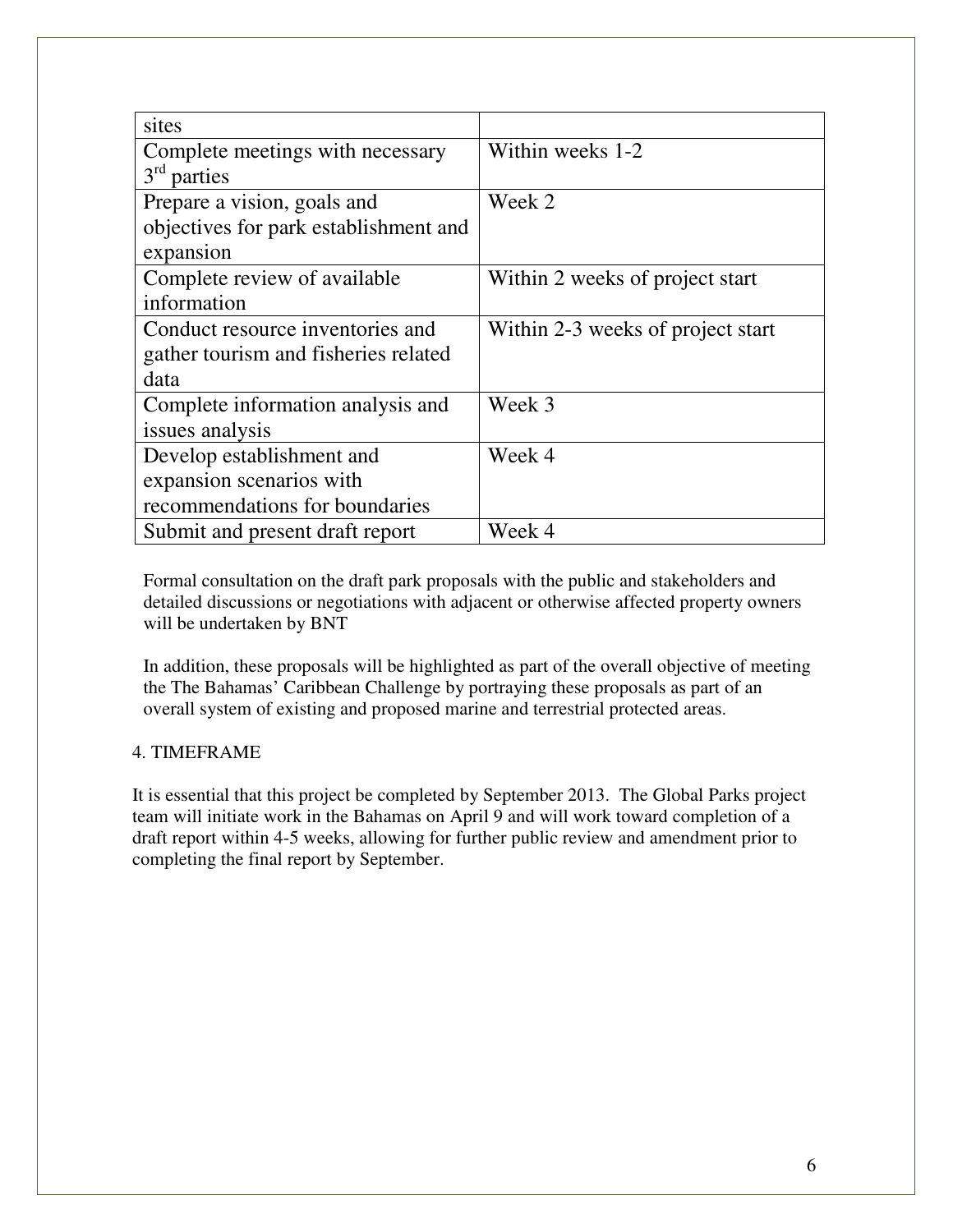# APPENDIX I: Draft Table of Contents for Park Proposals

Executive Summary

- 1. Introduction and Purpose
- 2. The Planning Context:
	- Bahamas National Trust legislation, strategic plan, policies;
	- Review of existing national parks on Grand Bahama
	- The Caribbean Challenge;
	- Potential opportunities for expansion of the National Parks system on Grand Bahama Island
- 3. Development of a Vision, Goals and Objectives for Expanding National Parks on Grand Bahama Island
- 4. Integration with planning for Grand Bahama Island, the Grand Bahama Port Authority and Grand Bahama Development Company.
- 5. Natural Resource Inventory and Ecological Assessment in the existing National Parks and surrounding region, and for the North Shore:
	- Geological resources and karst features
	- Vegetation, including mangroves
	- Fisheries and Wildlife
	- Hydrology
	- Marine ecosystems, including coral reefs
- 6. Visitor Experience and Opportunities Assessment:
	- Existing levels and types of human impacts and visitor use
	- Existing visitor and tourism information, education and communications
	- Opportunities for improved and/or increased tourism and visitor use
	- Opportunities for improved visitor information, education and communications
	- Opportunities for associated livelihoods
- 7. Park Operational Considerations:
	- Assessment of existing levels of resourcing for staff, facilities and equipment
- 8. Identification of Information Gaps
- 9. Draft Recommendations for the feasibility of new park establishment and expansion opportunities including:
	- Location and recommended boundaries, and possible land acquisition requirements
	- Preliminary zoning
	- New or improved visitor opportunities and facilities
	- Improved opportunities for tourism and visitor information, education and communications
	- Operational implications for sustainable park management, including staffing, facilities and equipment with a draft budget.

Annex 1 Persons and Organizations Consulted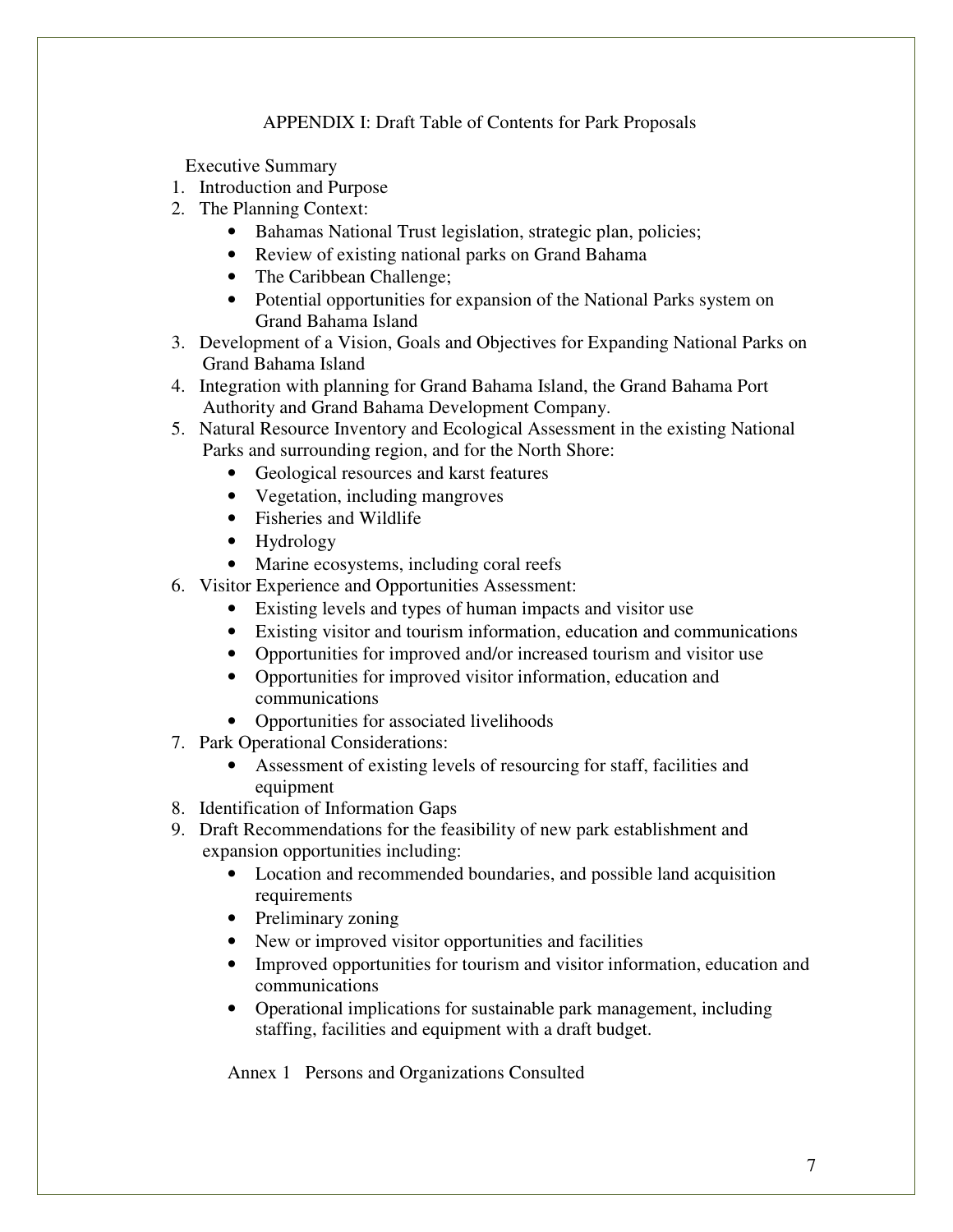# APPENDIX II: Project Terms of Reference

**Secretariat for Integral Development (SEDI) Department of Sustainable Development Terms of Reference for Global Parks for the Grand Bahama National Parks Expansion TERMS OF REFERENCE (TORs)**

**Marine/Coastal Zone Management Specialist** 

# **ReefFix: An Integrated Coastal Zone Management (ICZM) Ecosystem Services Valuation and Capacity Building Project for the Caribbean**

| Country:               | <b>Local In-Country Consultant (Bahamas)</b> |
|------------------------|----------------------------------------------|
| <b>Funding Source:</b> | <b>Governments of Mexico and Monaco</b>      |
| Period:                | 12 Months                                    |
| Type:                  | <b>Consultant</b>                            |
| Amount:                | <b>US\$8,000.00</b>                          |

| <b>Preliminary Contact:</b>               | <b>Other Contacts:</b>                  |
|-------------------------------------------|-----------------------------------------|
| LaKeshia Anderson, Park Planner, Bahamas  | <b>Bahamas Environment Science, and</b> |
| <b>National Trust.</b>                    | Technology (BEST) Commission            |
| lakeshia.anderson@gmail.com               | <b>Ministry of the Environment</b>      |
| <b>Other Contacts:</b>                    |                                         |
| Eric Carey, Executive Director, BNT       | Department of Marine Resources          |
| Lynn Gape, Deputy Executive Director, BNT |                                         |
|                                           |                                         |

# **1. Introduction**

The preparations for the **United Nations Conference on Sustainable Development RIO+20** identified the oceans and marine ecosystems as one of seven areas<sup>1</sup> which need priority attention to ensure global sustainability. The very first entry point to discuss ocean governance was a side event of the forum on science, technology and innovation for sustainable development held on June 12, 2012, focusing on science and governance for global sustainability. The panelists and the public called for more and new research, including in economic valuation techniques, to fully understand and evaluate the impacts on marine ecosystems such as coral reefs and mangrove ecosystems.

Noting that current governance remains fragmented along both sectoral and geographical lines that ignore the interconnectivity and scale of ocean issues, they recognized that there is an urgent need for an international framework of cooperation for both ocean research and governance, which will define the conditions for scientist to prepare accurate scenarios for the future. The **Rio Ocean Declaration<sup>2</sup>** called for strong and immediate action to meet the sustainable development goals for oceans, coasts, and **Small Island Developing States (SIDS)** at Rio+20 and beyond. Of the three primary goals one of them is to enhance the capability of SIDS and developing coastal countries to benefit from, and sustainably manage, their marine resources and to adapt to climate

 $\overline{a}$ 

<sup>&</sup>lt;sup>1</sup> United Nations Conference on Sustainable Development "7 Critical Issues at Rio+20" available at http://www.uncsd2012.org/7issues.html<br><sup>2</sup> The Rio Ocean Declaration is available at

http://www.unesco.org/new/fileadmin/MULTIMEDIA/HQ/SC/pdf/pdf\_Rio\_Ocean\_Declaration\_2012.pdf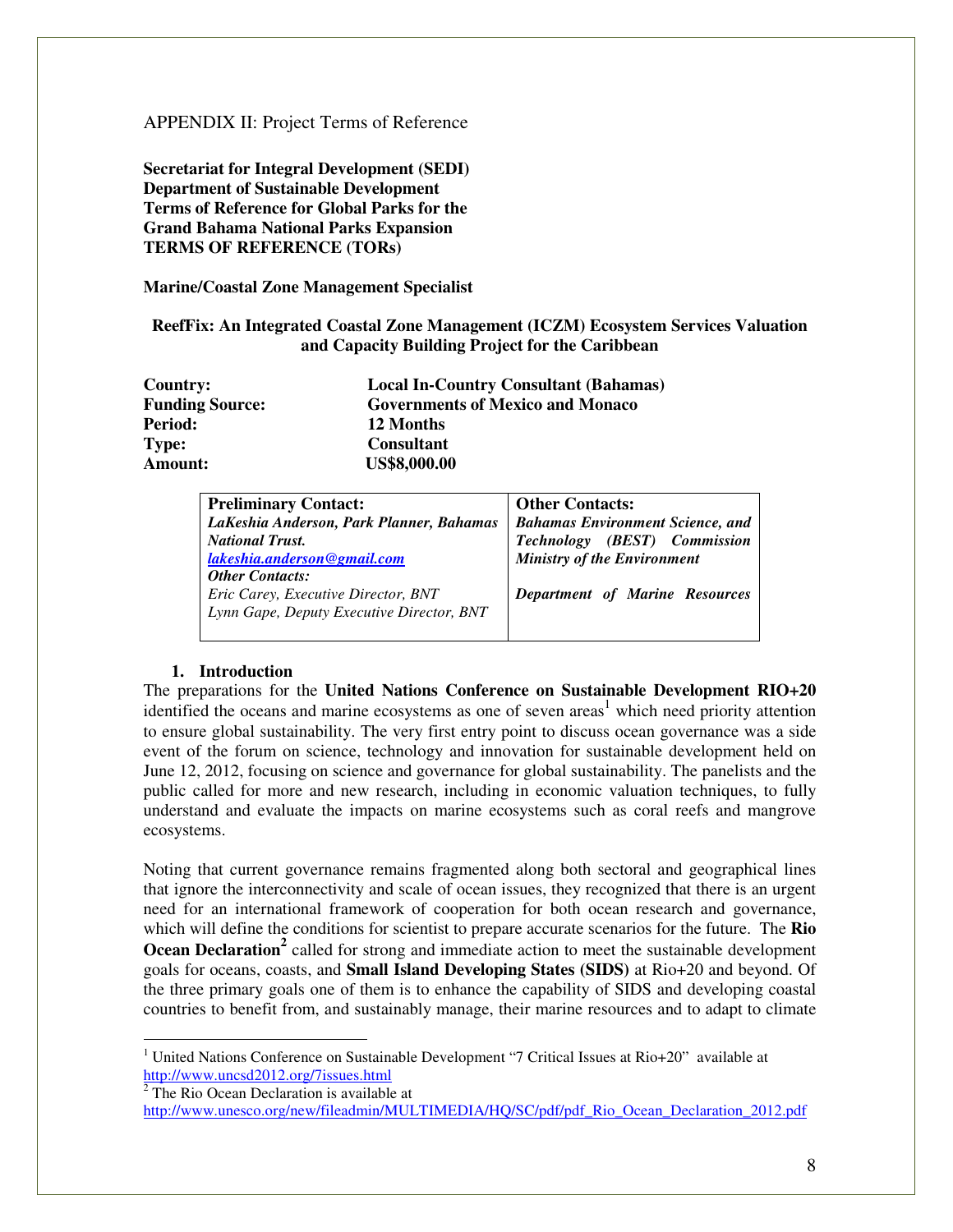change through increased financing, technology transfer, commensurate with the needs and challenges facing developing countries and SIDS, and ocean use agreements to ensure that the benefits derived from the sustainable use of resources in the Exclusive Economic Zones (EEZs) of SIDS and developing coastal countries accrue to them.

As an example, inspired by the Micronesia Challenge, in Curitiba, Brazil on March 31, 2006, the nation of Grenada pledged to put 25 percent of near-shore marine and 25 percent of terrestrial natural resources under effective conservation by 2020 under the **Grenada Declaration**, a **further advancement of the Caribbean Challenge**. The Declaration, approved by Grenada's Cabinet, will lead to a nine-fold increase in protection of Grenada's marine environment and more than double protection of its terrestrial environment. Grenada now joins the Bahamas, which in 2005, during the 10 Year Review of the Barbados Program of Action meeting, committed to set aside at least 20% of its productive marine bank areas as marine protected areas.

Coral reefs are sometimes referred to as "canaries of the sea" because of their early warning ability to forecast near-shore oceanic stress. Because of their biological diversity, they are also called "rainforests of the sea". Coral reefs are vital to the well being of millions of people. Tropical marine and coral reef ecosystems, including mangroves and sea grasses, are vulnerable environmental resources that provide significant economic goods and services. The health of these resources is critical to human well-being. By accounting for coastal marine and coral reef ecosystem economic values in management decisions, Small Island Developing States (SIDS) can sustain their flow of goods and services in the interest of current and future generations.

Compared to just a few decades ago, the ever-increasing number and strength of forces affecting coastal ecosystems, including mangroves, require coastal managers to respond and adapt to ensure the sustainability of valued ecosystem services and products. One of the major challenges in the Caribbean region is strengthening the resilience of coastal ecosystems to the climate change-induced sea level rise and temperature increases

In this context, the GS/OAS Department of Sustainable Development (DSD) is implementing the **ReefFix** project as an Integrated Coastal Zone Management (ICZM) tool that works with SIDS to complete stakeholder analysis and socio-economic valuation with a view towards improving oversight of marine resources to meet commitments made by SIDS to increase coverage and effective management. **ReefFix** has multi-level linkages that trains participating countries in (i) ecosystem goods and services valuation methodologies (ii) cost effective interventions to improve marine ecosystem health, and (iii) revenue raising techniques of cost recovery and user pays/polluter pays principles. In this process, ReefFix will use and develop cost-effective techniques that can be replicated throughout the wider Caribbean by applying the ReefFix methodology up to 7 case study sites indicated below that will include capacity building exercises and a workshop to disseminate preliminary results and disseminate lessons learned and best practices.

# **2. Background**

During the Seventh Conference of the Parties (COP-7) of the Convention for Biological Diversity (CBD), the signatories reached a historical agreement to promote the establishment and effective management of a comprehensive, ecologically representative system of Protected Areas, articulated within a Program of Work on Protected Areas (PoWPA). The Bahamas Environment,

<sup>&</sup>lt;sup>3</sup> At the 2006 8th Meeting of the Conference of Parties to the Convention on Biological Diversity (COP 8) Grenada pledged the Grenada Declaration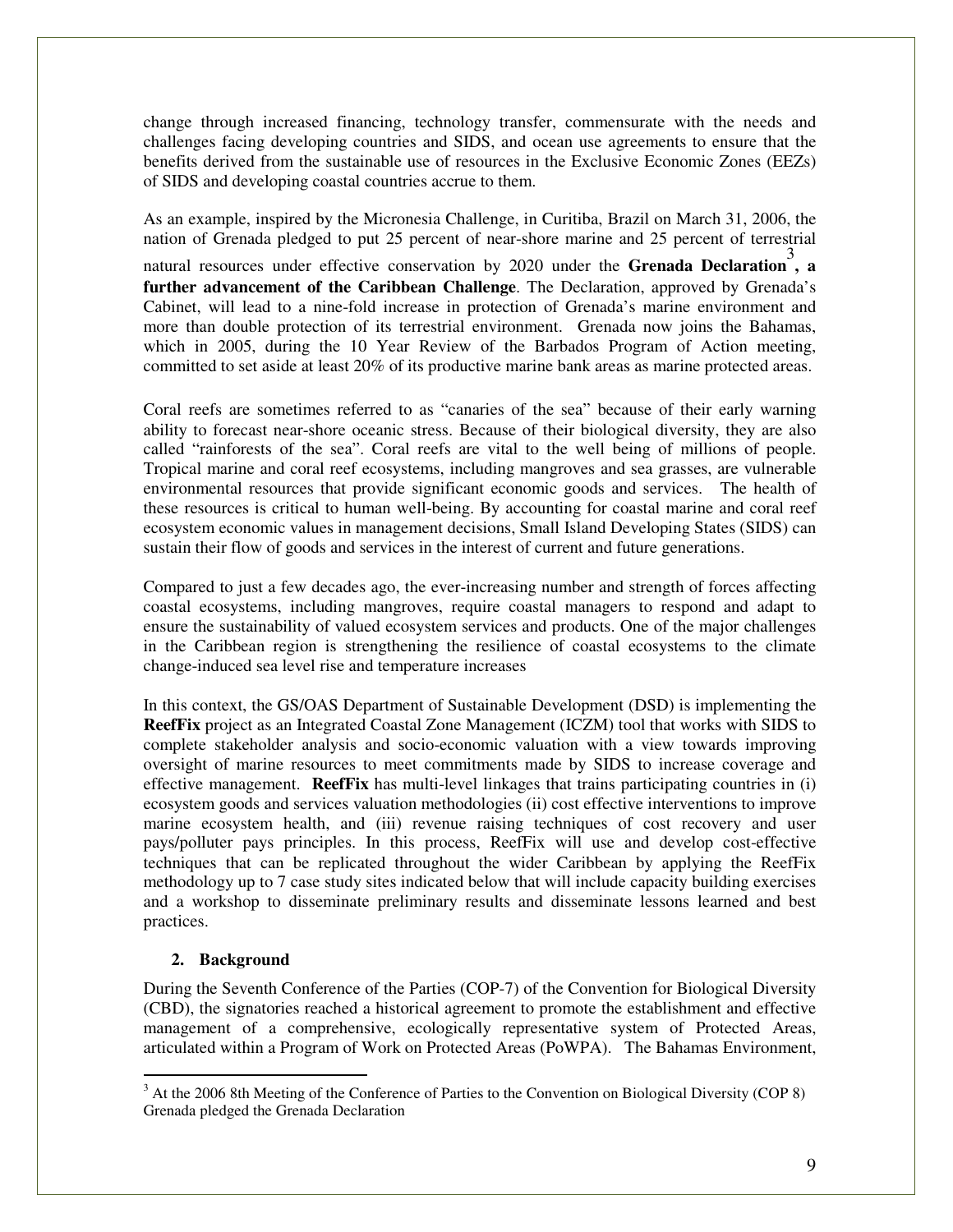Science, and Technology (BEST) Commission, The Bahamas National Trust (BNT), Department of Marine Resources (DMR) and The Nature Conservancy Northern Caribbean Program (TNC NCP), signed a National Implementation Support Programme (NISP) agreement to ensure successful implementation of the PoWPA. Under the partnership, these agencies have been able to productively complete a number of assessments including an ecological gap assessment, management effectiveness assessment, capacity assessment and sustainable finance assessment (SFP). The Ecological Gap Assessment analysed the extent to which viable examples of biodiversity features; such as species, habitats, natural communities and ecosystems, are sufficiently represented in a protected area system, thus identifying where species and ecosystems are left unprotected.

The Bahamas 2020 Declaration was formally presented in Bonn, Germany at the Ninth Conference of the Parties (COP-9) in May 2008. The 2020 Declaration served as the Government of The Bahamas' confirmation of its intent to preserve the country's marine and terrestrial environments and to meet the targets established by the UN CBD PoWPA for 2010 and 2012. The Government of The Bahamas also stated its intent to exceed CBD goals by effectively conserving at least twenty percent (20%) of the near-shore marine resources across The Bahamas by 2020. The declaration was made as part of the official launch of the Caribbean Challenge, which represents a regional initiative to establish a mechanism to sustainably finance Protected Areas.

The Bahamas National Trust is working closely with the other NISP partners and the various stakeholders to expand the system of Protected Areas, to assist the Government of The Bahamas' commitments to achieve the PoWPA goals and 20% marine goals. The BNT's strategic plan highlights the organizational goals to increase both terrestrial and marine targets by 10% and 8% respectively.

#### **3. Purpose**

The Bahamas National Trust is a non-profit, statutory organization, established to manage the National Park System of The Bahamas. Currently, the BNT manages twenty-seven (27) National Parks and Protected Areas throughout the archipelago, three (3) of which are situated on the island of Grand Bahama (figure 1). Peterson Cay National Park, Lucayan National Park and The Rand Nature Centre encapsulates 142 acres of upland and coastal habitats, seabird nesting site, cultural resources, and blue hole systems that access one of the longest charted caverns systems in the world.

The Bahamas has completed an overview on the protection status of major habitats and key species under the existing protected area system through the development of an Ecological Gap Assessment. Conservation goals of greater importance to the national economy such as groundwater, beaches, mangroves, spawning aggregations and coral reefs receive little to no protection. Specifically, the Grand Bahama National Park System does not protect coral reefs and seagrass systems, while mangroves, tidal creeks, beaches and rocky shores are grossly underrepresented.

The Bahamas National Trust is recommending that the Lucayan National Park be expanded to incorporate the remaining karst cave system to the north, the extent of the tidal estuary to the east, as well as a portion of the offshore reef system to the south (figure 2). The Northshore/Gap area (figure 3) will protect prime bonefish habitats, tidal creeks, mangrove forests, and seagrass meadows. A system of four blue holes at Sweetings Cay is also proposed for protection in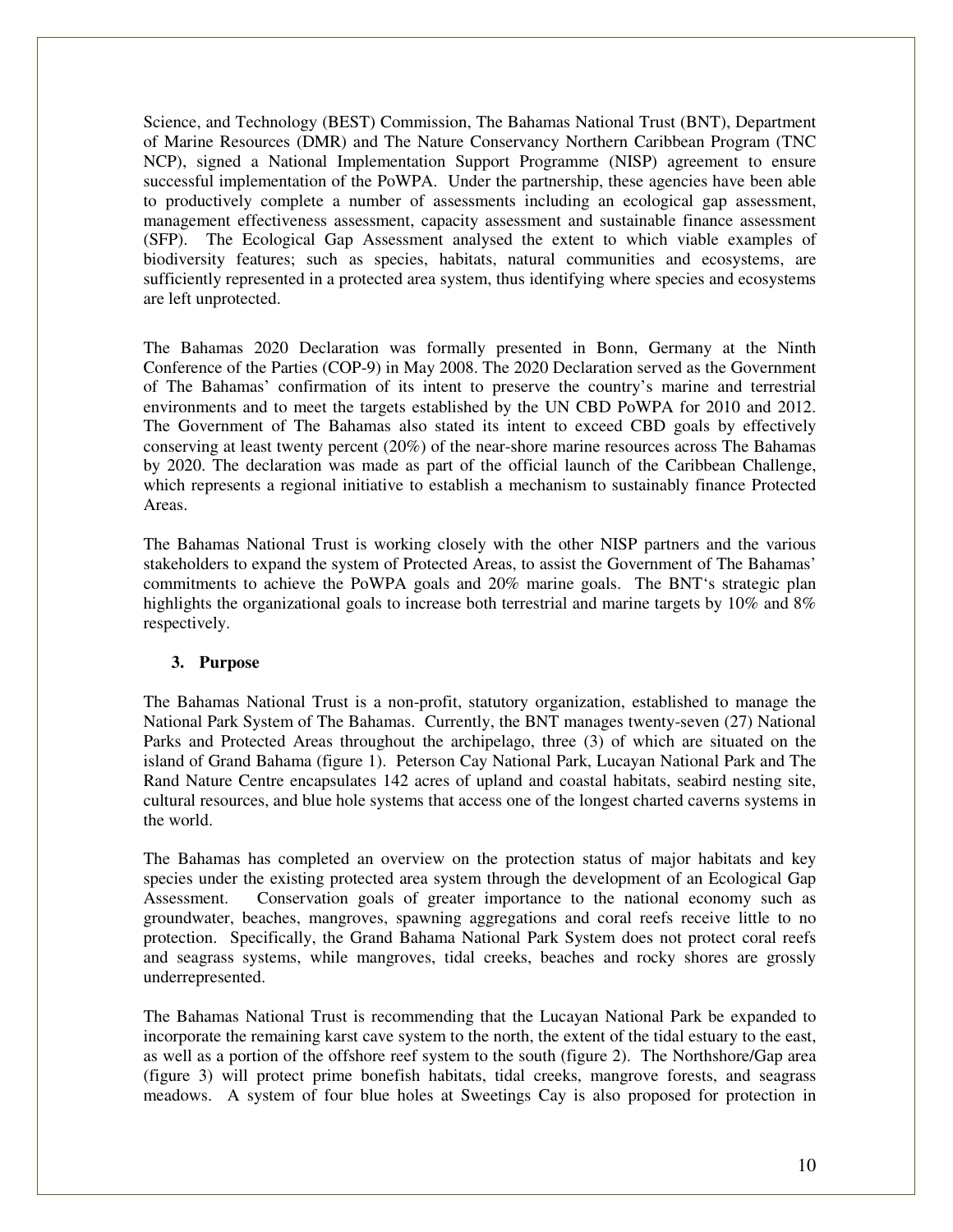addition to tidal creeks and flats, as well as the expansion of the Peterson Cay National Park (figure 4) to include seagrass meadows and reef formations. These expansion efforts for Grand Bahama will depict a more ecologically representative system for addition to the National Protected Area system, increasing marine, freshwater and terrestrial biodiversity targets.

# **4. Overall Goal and Objective of the Project**

Assessments of socioeconomic and ecological conditions are fundamental to the designation of new parks, forming the basis for park proposals. These factors guide park boundary delineations, provide various management options, offer opportunities for local economic benefit, and are heavily dependent on scientific justifications and community consultations. The Bahamas National Trust is addressing the socioeconomic needs of the park proposal development process, and seeks to engage Global Parks on providing the biological context for the proposed park areas.

#### **5. Scope of Work and Activities**

This consultancy will expand on the activities undertaken in 2009-10 which was limited to Moriah Harbour Cay National Park in Exuma situated between Little & Great Exuma in the Bahamas. http://www.oas.org/dsd/IABIN/Component1/ReefFix/BahamasApr29-29.09/ReefFix-Bahamas.htm Whereas the previous study was very limited to the a small protected area, the present work encompass marine baseline planning for the **Lucayan National Park** and system planning for all of the Bahamas targeting sites proposed for the expansion of a nation-wide network of MPAs to put 25 percent of near-shore marine and 25 percent of terrestrial natural resources under effective conservation by 2020 under Caribbean Challenge.

#### 1.Review reports and literature associated with the **Peterson Cay National Park, Lucayan National Park and Northshore/Gap areas and compile:**

- General health and status of coral reefs in the area
- Status of fishery resources
- Overall composition and structure of reef fish assemblages
- Diversity of fish and corals
- Status of ecologically important species
- Identify specific human impacts or other threats to the area
- Species composition and vegetation structure (mangroves)
- Inventory of bird species
- 2. Analyse existing data, and data collected during rapid ecological assessments for proposed park areas.
- 3. Make recommendations for proposed park boundaries.
- 4. Provide biological inventory of species found within proposed boundaries **of the Peterson Cay National Park, Lucayan National Park and Northshore/Gap areas.**
- 5. Work with the appropriate Ministry to gather tourism, fisheries, and bio-physical and socio-economic data on important ecosystems and complete a reef and marine inventory that would add a marine component to **Lucayan National Park** managed by the BNT indicating (i) any existing management plans with significant data and maps on visitation, (ii) any parks with an entry fee, and (iii) inventory different kinds of tourism that visit the different existing marine areas and proposed new marine protected areas (e.g. dive tourism, day boating, etc) with a zoning plan such as fishery priority areas and marine protected (no take zones) areas.
- 6. Use Google Earth Maps to increase details/outline of the extent of proposed marine protected areas for the Bahamas and include larger marine areas if required including extensions into the EEZ/Territorial Seas System Plan of most representative marine